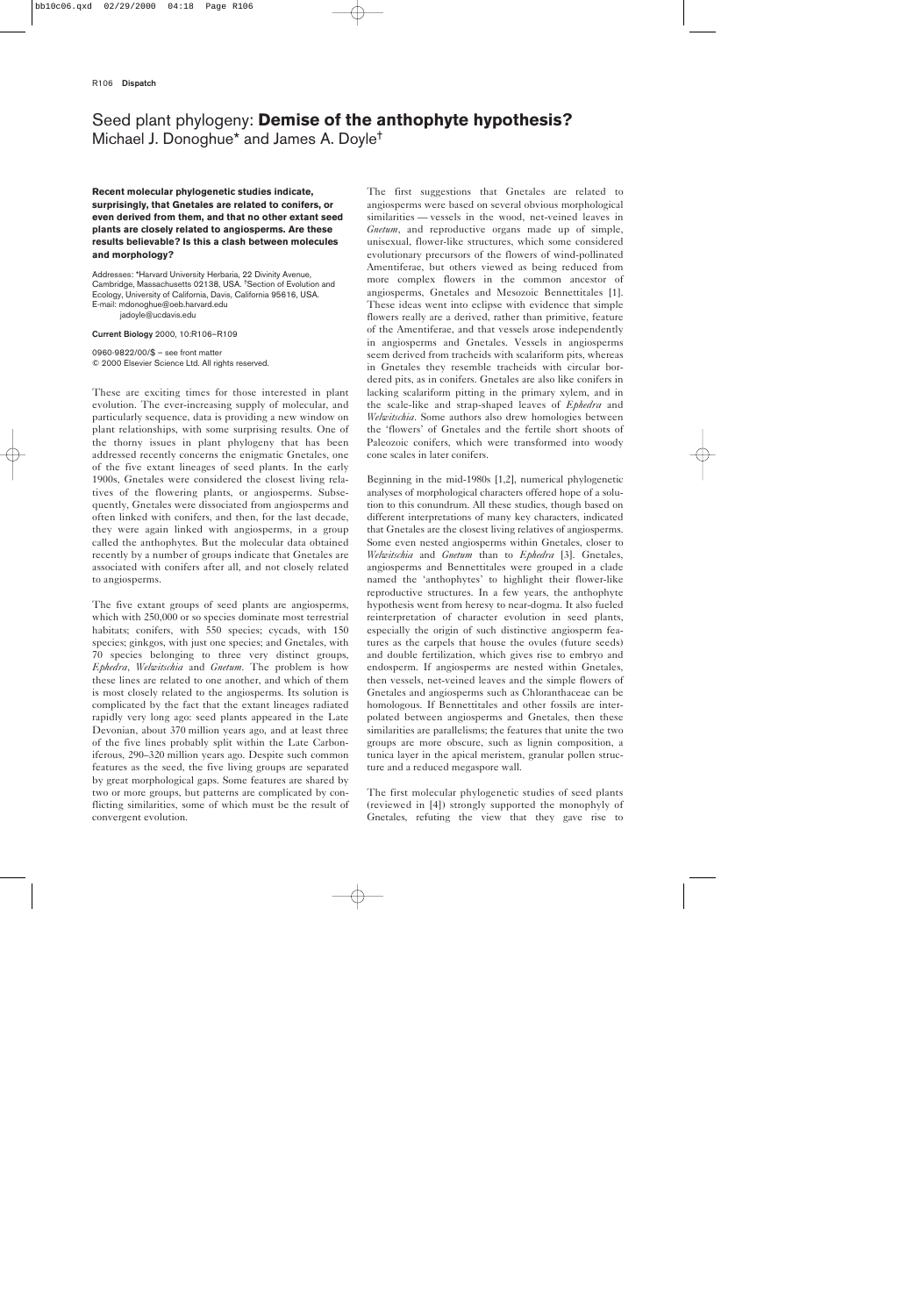angiosperms. Only a few analyses of ribosomal DNA linked angiosperms and Gnetales, and this with low statistical support. Analyses of the chloroplast gene *rbc*L placed Gnetales at the base of the seed plants, followed by angiosperms (an arrangement supported by more recent studies of photosystem genes, M. Sanderson, personal communication). Studies of chloroplast internal transcribed spacer (ITS) sequences [5] and 18S rDNA [6] placed angiosperms at the base of seed plants and linked Gnetales with conifers. These trees more seriously contradict the anthophyte hypothesis, as there is no way they can be rerooted so that angiosperms and Gnetales form a clade.

The results of these early molecular studies were thus rather inconclusive — given the apparent disagreements among genes, low levels of statistical support and inconsistencies with the fossil record, it still seemed that the morphological inference that angiosperms and Gnetales form a clade could be correct [7]. This picture has changed with a flood of new multigene studies [8–12], which provide much stronger evidence that Gnetales are related not to angiosperms, but rather to conifers. Rejection of the anthophyte hypothesis is news in itself, as a possible example of serious conflict between molecules and morphology. Some studies go further, however, in indicating that Gnetales originated within conifers, and in addition that the four living non-angiosperm seed plant groups — the extant 'gymnosperms' — form a clade, so that none of them is more closely related than any other to the angiosperms.

Hansen *et al.* [8] studied a very long sequence of chloroplast DNA, but in only one gnetalian (*Gnetum*), one conifer (*Pinus*) and three angiosperms; as cycads and *Ginkgo* were not included, they were not able to address the status of extant gymnosperms. As support for angiosperm monophyly is strong, this becomes a three-taxon problem, with angiosperms, Gnetales and conifers radiating from a central point (Figure 1). The relationships among these groups depend entirely on placement of the root of the tree: if it is rooted on the branch leading to angiosperms, as inferred by Hansen *et al.* [8], Gnetales are linked with conifers; if it is rooted on the conifer branch, Gnetales are linked with angiosperms. Hansen *et al.* rooted the tree by including the liverwort *Marchantia* as an outgroup. Liverworts have, however, been diverging from seed plants for about 450 million years; too much sequence divergence could cause *Marchantia* to attach spuriously to one of the longer seed plant branches, which happen to be the lines to angiosperms and *Gnetum*. Such 'long-branch' artifacts are difficult to prove, but the possibility should be investigated, for instance by including in the analysis sequences from a closer outgroup, such as a fern, or another gnetalian, preferably *Ephedra*, to subdivide the long branch to *Gnetum*.

In an analysis by Winter *et al.* [9] of genes encoding 'MADS box' proteins — believed to be transcription

## **Figure 1**



The effect of alternative rootings on inferred relationships of Gnetales, angiosperms and conifers.

factors with roles in regulating development — the only gnetalian group sampled was again *Gnetum*, and no cycad or *Ginkgo* sequences were included. Thirteen MADS box genes from *Gnetum* were analyzed, along with genes from angiosperms, conifers and ferns. In the four cases where *Gnetum* genes were linked with conifer and angiosperm genes, they were closer to the conifer genes. Two cases might be dismissed because of weak 'bootstrap' values a measure of statistical support for a particular phylogenetic inference — but bootstrap values were very high in the other cases.

In three even more recent studies [10–12], the potential for long-branch artifacts was reduced by including cycads and *Ginkgo*, more conifers and angiosperms, and two or all three genera of Gnetales. These analyses add new mitochondrial sequences — *cox*1, *atp*1, *atp*A, *mat*R and small subunit rDNA — to data on *rbc*L, nuclear 18S rDNA and in one case [12] the chloroplast gene *atp*B. Those analyses that included outgroups [10,11] indicate that extant gymnosperms form a clade, while they all place the Gnetales within the conifers, directly linked with Pinaceae (Figure 2) — the 'gnepines' hypothesis [11]. Although seed plants can be rerooted so that extant gymnosperms are paraphyletic, there is no way to reroot them so that Gnetales and angiosperms form a clade.

These studies provide the best evidence yet against the anthophyte hypothesis and in favor of a connection between Gnetales and conifers. The strongest results are those based on mitochondrial genes, where the conifer–Gnetales clade is supported by high bootstrap values. Analyses of *rbc*L and nuclear rDNA show weaker support for this clade — for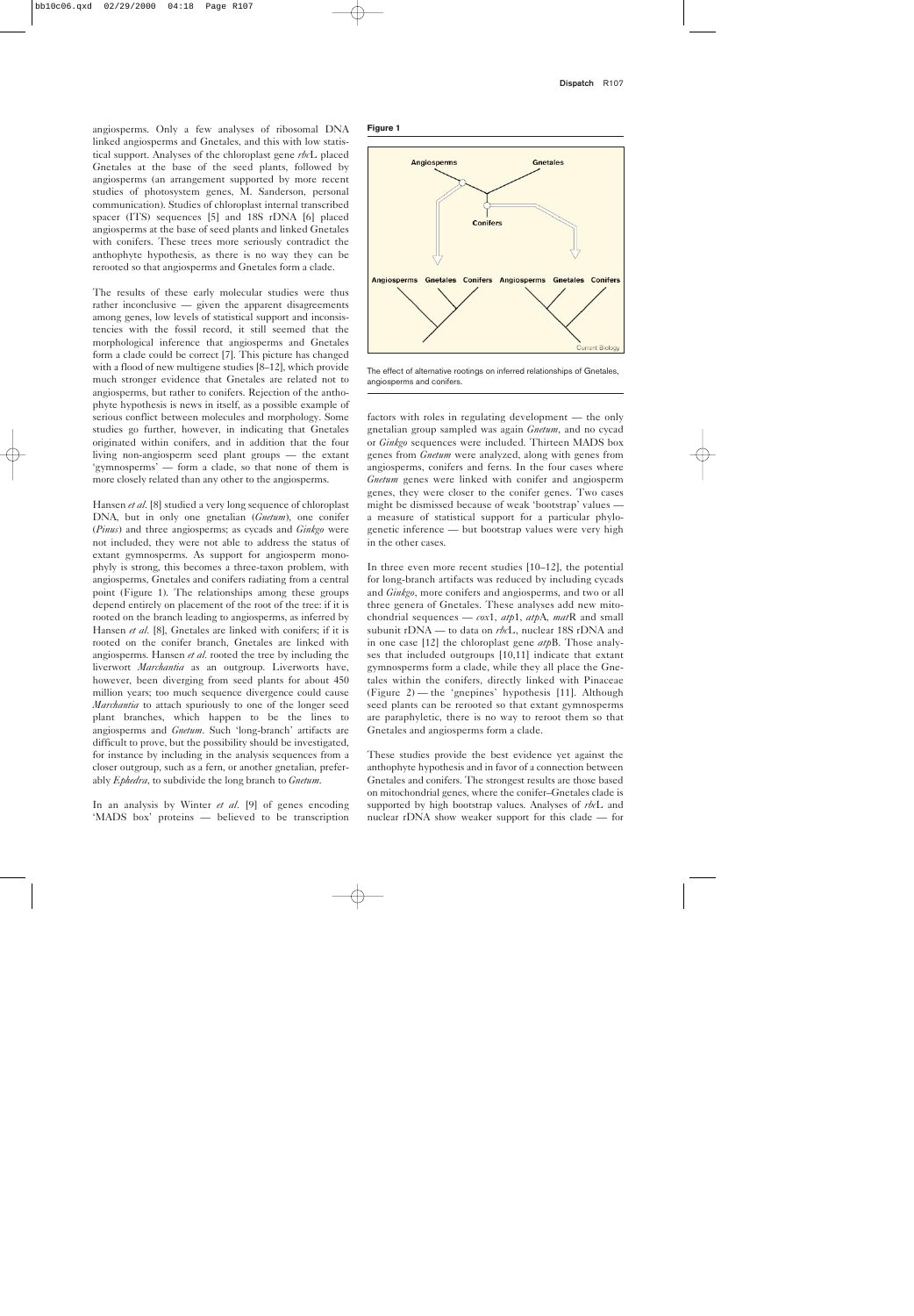



Seed plant phylogeny obtained in a maximum likelihood analysis of *rbc*L, nuclear18S rDNA and mitochondrial small subunit rDNA sequences. The numbers associated with branches are bootstrap values from a parsimony analysis. (Modified from [11].)

example, it is obtained only after exclusion of third codon positions in *rbc*L, as is also the case in studies of photosystem genes (M. Sanderson, personal communication). And a few analyses of individual genes yield trees compatible with the anthophytes (if seed plants are rerooted). Nevertheless, we are impressed by the fact that virtually no signal for the anthophytes seems to exist in these data sets, as it certainly should if such a clade exists. The most worrisome point is that Gnetales are an unusually long branch (Figure 2), especially in the mitochondrial trees.

With regard to the conclusion that extant gymnosperms are monophyletic, which also seems most strongly supported by mitochondrial data, more work is needed — for example, using Kishino-Hasegawa tests — to determine just how strongly the data reject rootings in which extant gymnosperms are paraphyletic. A position of the root between the cycad and *Ginkgo* nodes might be very difficult to detect, because this branch is so short compared to the long branches to angiosperms and Gnetales.

The novel conclusion that Gnetales are nested within conifers is troublesome for other reasons. The nuclear rDNA data show fairly strong support for the monophyly of the conifers, with Gnetales their sister group. Furthermore, all conifers — but not Gnetales — have lost one copy of the inverted repeat in the chloroplast genome [13]. It is worth considering whether this incongruence among genomes might mean that the gene trees are genuinely different, most likely due to lineage sorting. For example, if the nuclear rDNA tree — with conifers forming a monophyletic group — reflects the true species tree, the mitochondrial gene trees might reflect the retention of one ancestral mitochondrial type in Gnetales and Pinaceae, and a second type in other conifers. This may seem farfetched, but it could be addressed by measures of data set heterogeneity and analyses of additional nuclear genes.

What can we conclude from these analyses? The most important and believable result is that the anthophyte hypothesis is incorrect — as first emphasized in [5] — and that Gnetales are more closely related to conifers than to angiosperms. Gnetales are also linked with conifers in analyses of *rpo*C1 sequences [14] and in some unpublished analyses by Graham and Olmstead, Frohlich, and Sanderson and colleagues (personal communications). We are less convinced that extant gymnosperms form a clade, or that Gnetales are derived from within conifers.

Is this a severe clash between morphology and molecules? To some extent, the conflict may have been exaggerated. Much has been made of the agreements among morphological trees; less attention has been paid to levels of support for the anthophytes. In the most recent analysis [15], bootstrap values in this part of the tree were low. Nevertheless, forcing angiosperms to the base of extant seed plants and linking Gnetales and conifers added ten evolutionary steps [7], suggesting that the conflict is not easily dismissed. The morphological data conflict still more with trees that place Gnetales within conifers. This arrangement would entail the evolution and then loss in Gnetales of several conifer features, such as resin canals and tiered proembryos. Ironically, it would also eliminate a prime morphological argument for a relationship between the two groups — the similarity between the fertile short shoots of Paleozoic conifers and the 'flowers' of Gnetales, as in modern conifers the short shoots are represented by woody cone scales that look nothing like flowers.

Contrary to what has been implied in some articles, few morphological phylogenetic analyses have used flowers and double fertilization as characters, and most of them indicate that vessels and dicot-like leaves arose independently in angiosperms and Gnetales. Focus on these features distracts attention from the more cryptic characters that *have* united the two groups. It is these that need scrutiny, especially with an eye toward understanding how they might have led us astray. For example, some of these characters — such as megaspore wall or air sacs on the